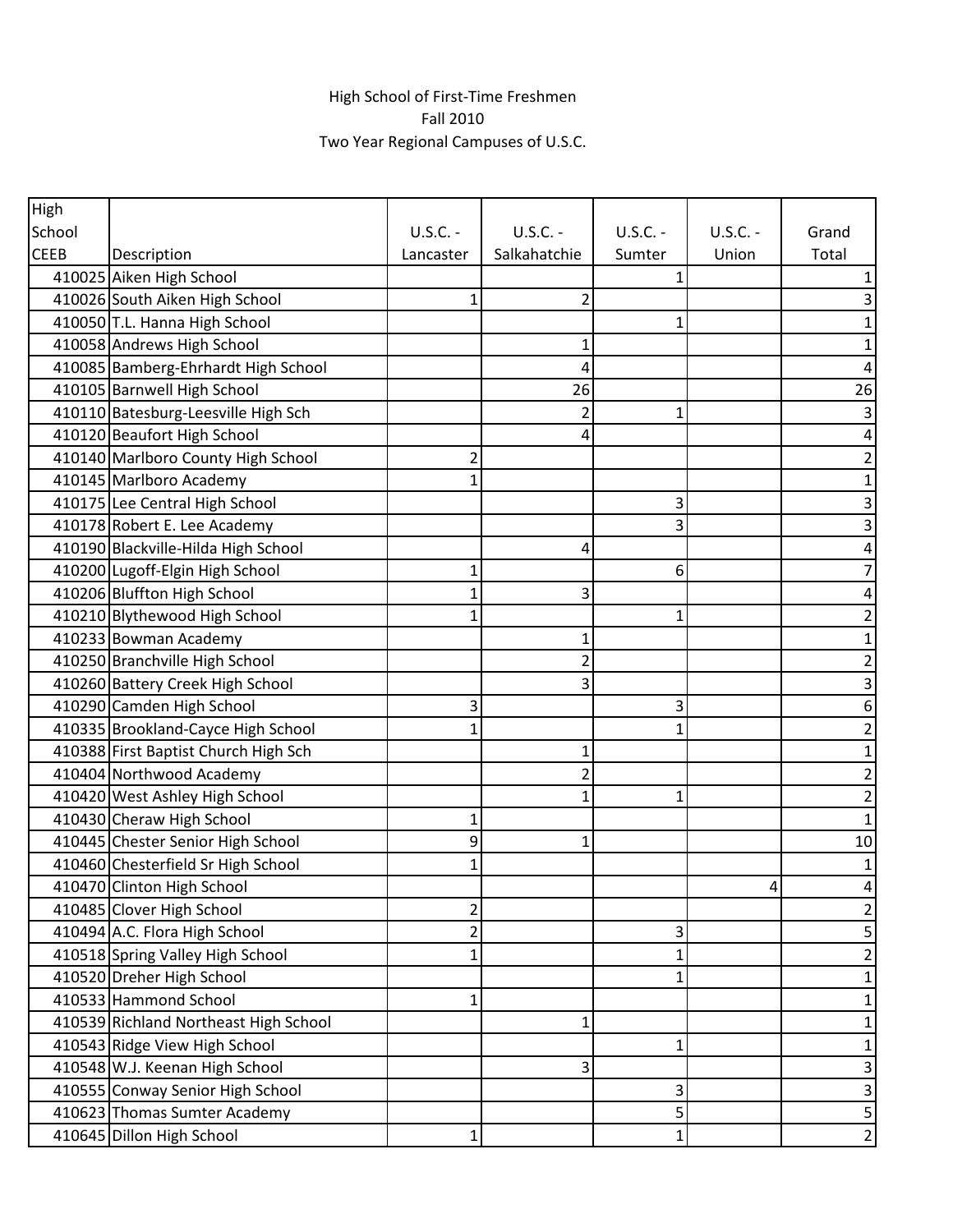| 410665 Dixie High School              |     |    |    | 1 |                |
|---------------------------------------|-----|----|----|---|----------------|
| 410700 Strom Thurmond High School     |     |    |    |   |                |
| 410706 Fountain Inn Christian School  |     |    |    | 1 |                |
| 410709 Andrew Jackson Academy         |     | 4  |    |   |                |
| 410725 Estill High School             |     |    |    |   |                |
| 410732 Allendale Fairfax High School  |     | 46 |    |   | 46             |
| 410752 Florence Christian School      |     |    |    |   |                |
| 410755 South Florence High School     |     |    |    |   |                |
| 410758 West Florence High School      | 1   |    | 1  |   | $\overline{2}$ |
| 410765 Fort Mill High School          | 10  |    |    |   | 10             |
| 410775 Indian Land High School        | 24  |    |    |   | 24             |
| 410795 Patrick Henry Academy          |     |    |    |   |                |
| 410796 Nation Ford High School        | 14  |    |    |   | 14             |
| 410810 Gaffney Senior High School     |     |    |    | 2 | 3              |
| 410820 Georgetown High School         |     |    |    |   |                |
| 410825 Gilbert High School            |     |    |    |   |                |
| 410830 Goose Creek High School        |     |    |    |   |                |
| 410831 Stratford High School          |     |    |    |   | 2              |
| 410865 Great Falls High School        | 12  |    |    |   | 12             |
| 410875 C.E. Murray High School        |     |    |    |   |                |
| 410900 Greenville Senior High School  |     |    |    |   |                |
| 410920 Wade Hampton High School-Gvill |     | 2  |    |   |                |
| 410970 Wade Hampton High School-Hamp  |     | 19 |    |   | 19             |
| 411011 Carvers Bay High School        |     |    |    |   |                |
| 411015 Hemingway High School          |     |    |    |   |                |
| 411070 Lower Richland High School     |     |    | 2  |   |                |
| 411101 Dutch Fork High School         |     |    |    |   |                |
| 411105 Irmo High School               |     |    | 3  |   | 3              |
| 411120 Silver Bluff High School       |     |    |    |   |                |
| 411155 Johnsonville High School       |     |    | 2  |   | 2              |
| 411170 Jonesville High School         |     |    |    | 2 | $\overline{2}$ |
| 411175 Andrew Jackson High School     | 23  |    |    |   | 23             |
| 411190 North Central High School      | 6   |    |    |   | 6              |
| 411195 Kingstree Senior High School   |     |    | 2  |   | 2              |
| 411210 Lake City High School          |     |    | 2  |   | 2              |
| 411225 Lamar High School              | 1   |    | 2  |   | 3              |
| 411232 Carolina Christian Academy     | 1   |    |    |   | $\mathbf{1}$   |
| 411240 Buford High School             | 32  |    |    |   | 32             |
| 411245 Lancaster High School          | 119 |    |    |   | 119            |
| 411257 Midland Valley High School     |     | 2  |    |   | 2              |
| 411274 Laurens Academy                |     |    |    | 1 | 1              |
| 411275 Laurens School District 55 HS  |     |    |    |   | 1              |
| 411290 Lexington High School          | 1   | 1  |    |   | 2              |
| 411295 White Knoll High School        | 2   |    | 3  |   | 5              |
| 411305 Agape Christian Academy        |     | 1  |    |   | 1              |
| 411339 Laurence Manning Academy       |     |    | 24 |   | 24             |
| 411340 Manning High School            |     |    | 11 |   | 11             |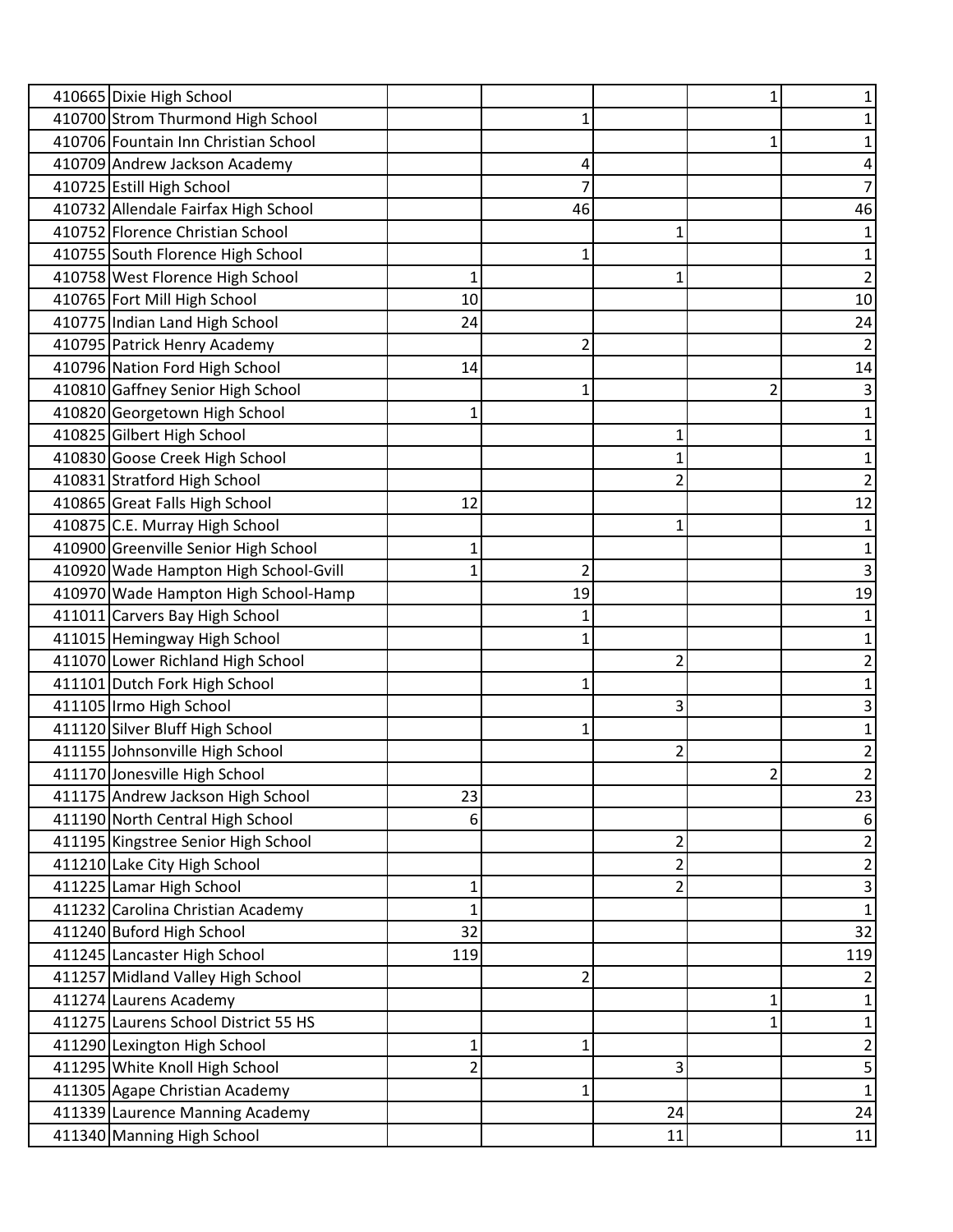| 411363 Mauldin High School            |                |    |                |    |                |
|---------------------------------------|----------------|----|----------------|----|----------------|
| 411430 Saint John's Christian Academy |                |    |                |    |                |
| 411442 First Baptist Church School    |                |    |                |    |                |
| 411445 Wando High School              |                |    |                |    |                |
| 411465 Myrtle Beach High School       |                |    |                |    |                |
| 411468 Carolina Forest High School    |                |    | 4              |    |                |
| 411470 Socastee High School           | 1              |    |                |    |                |
| 411500 Ninety Six High School         |                |    |                |    |                |
| 411514 Fox Creek High School          |                |    |                |    |                |
| 411527 Fort Dorchester High School    |                |    | 1              |    |                |
| 411532 North Myrtle Beach High School |                |    |                |    |                |
| 411550 Orangeburg-Wilkinson High Sch  |                |    |                |    |                |
| 411565 G.D. Broome High School        |                |    |                | 2  |                |
| 411570 Central High School            | 14             |    |                |    | 14             |
| 411573 New Covenant Christian Sch     | 3              |    |                |    | 3              |
| 411591 Hannah-Pamplico High School    |                |    |                |    |                |
| 411665 Lewisville High School         | 14             |    |                |    | 14             |
| 411677 Thomas Heyward Academy         |                |    |                |    |                |
| 411693 Westminister/Catawba Christian | $\overline{2}$ |    |                |    | 2              |
| 411698 Northwestern High School       | 5              |    |                |    | 5              |
| 411700 Rock Hill High School          | 15             |    |                |    | 15             |
| 411704 South Pointe High School       | 3              |    |                |    | 3              |
| 411738 Dorchester Academy             |                | 3  |                |    | 3              |
| 411740 Woodland High School           |                |    |                |    |                |
| 411748 Calhoun Academy The            |                |    |                |    |                |
| 411795 W. Wyman King Academy          | 1              |    |                |    |                |
| 411815 Seneca Senior High School      |                |    |                |    |                |
| 411827 Hillcrest High School-Simpson. |                |    |                |    |                |
| 411842 Paul M. Dorman High School     |                |    |                |    |                |
| 411852 Spartanburg High School        |                |    |                |    |                |
| 411890 Scotts Branch High School      |                |    | 3              |    | 3              |
| 411891 Clarendon Hall                 |                |    | 3              |    | 3              |
| 411900 Summerville High School        | 1              |    | 4              |    | 6              |
| 411904 Crestwood High School          |                |    | 36             |    | 36             |
| 411928 Lakewood High School           |                |    | 28             |    | 28             |
| 411931 Sumter High School             |                |    | 52             |    | 52             |
| 411934 Wilson Hall                    |                |    | 1              |    | 1              |
| 411935 St. Francis Xavier High School |                |    | $\overline{2}$ |    | 2              |
| 411937 Sumter Christian School        |                |    | 5              |    | 5              |
| 411940 Swansea High School            |                | 2  |                |    | 2              |
| 411995 East Clarendon High School     |                |    | 1              |    | 1              |
| 412007 Union Christian Day School     |                |    |                | 2  | $\overline{2}$ |
| 412010 Union High School              |                |    |                | 55 | 55             |
| 412030 Wagener-Salley High School     |                | 3  |                |    | 3              |
| 412041 Colleton County High School    |                | 48 |                |    | 48             |
| 412045 Colleton Preparatory Academy   |                | 3  |                |    | 3              |
| 412077 Airport High School            | $\overline{2}$ |    | 3              |    | 5              |